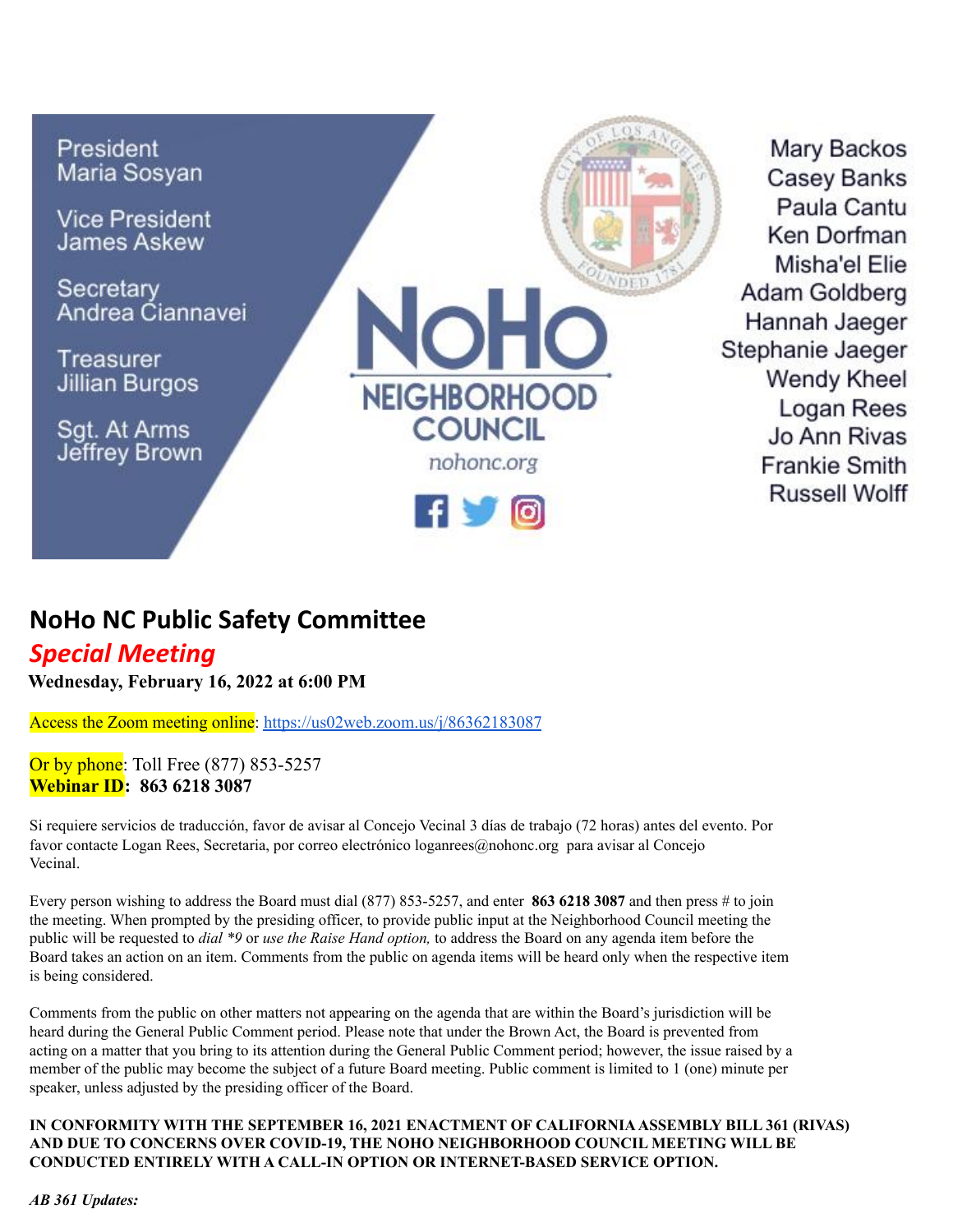Public comment cannot be required to be submitted in advance of the meeting, only real-time public comment is required. If there are any broadcasting interruptions that prevent the public from observing or hearing the meeting, the meeting must be recessed or adjourned. If members of the public are unable to provide public comment or be heard due to issues within the Neighborhood Council's control, the meeting must be recessed or adjourned. Any messaging or virtual background is in the control of the individual board member in their personal capacity and does not reflect any formal position of the Neighborhood Council or the City of Los Angeles

**Members: Chair - Jeffrey Brown | Vice Chair - Andrea Ciannavei | Secretary - Logan Rees Jo Ann Rivas, Wendy Kheel**

| <b>ITEM</b>    | <b>TOPIC</b>                                                                                                                                                                                                                            | <b>RESPONSIBLE PERSON</b>       |
|----------------|-----------------------------------------------------------------------------------------------------------------------------------------------------------------------------------------------------------------------------------------|---------------------------------|
| 1              | Call to Order                                                                                                                                                                                                                           | Vice Chair,<br>Andrea Ciannavei |
| $\mathbf{2}$   | Roll Call                                                                                                                                                                                                                               | Secretary,<br><b>Logan Rees</b> |
| 3              | Public Comments on non-agenda items.                                                                                                                                                                                                    | <b>Vice Chair</b>               |
| 4              | Presentation, Discussion, and Possible Action: Discuss the appointment of<br>Andrea Ciannavei as Chair of the Public Safety Committee. Per our NC Bylaws,<br>the Vice Chair takes on the role in the absence/ resignation of the Chair. | All                             |
| 5              | Presentation and Discussion: Crime Report and NoHo Survey                                                                                                                                                                               | <b>Rob McGrath</b>              |
| 6              | Presentation and Discussion: Discuss the issue of the increase in violent crime<br>according to the most recent SLO report and possible ways to educate and<br>inform constituents in crime prevention.                                 | Chair                           |
| $\overline{7}$ | Presentation and Discussion: Discuss inviting the community to share Public<br>Safety ideas and concerns so that we can better address their needs/concerns.                                                                            | Chair                           |
| 8              | Presentation, Discussion, and Possible Action: Review and approve minutes<br>from previous PSC meeting.                                                                                                                                 | Secretary                       |
| 9              | Presentation, Discussion, and Possible Action: Closing comments.                                                                                                                                                                        | Chair                           |
| 10             | Meeting Adjourned.                                                                                                                                                                                                                      | Chair                           |

## **THE FOLLOWING IS IN REGARDS TO ALL BOARD MEETINGS AND COMMITTEE MEETINGS**

## THE FOLLOWING IS IN REGARDS TO ALL BOARD MEETINGS AND COMMITTEE MEETINGS

**PUBLIC INPUT AT ALL MEETINGS** – The public is requested to fill out a "**Speaker Card**" to address the Board on any agenda item before the Board takes an action on an item. Comments from the public on agenda items will be heard only when the respective item is being considered. Comments from the public on other matters not appearing on the agenda that are within the Board's jurisdiction will be heard during the General Public Comment period. Please note that under the Brown Act, the Board is prevented from acting on a matter that you bring to its attention during the General Public Comment period; however, the issue raised by a member of the public may become the subject of a future Board meeting. Public comment is limited to 1 minute per speaker, unless adjusted by the presiding officer of the Board.

**PUBLIC POSTING OF AGENDAS** - NoHo Neighborhood Council agendas are posted for public review as follows: